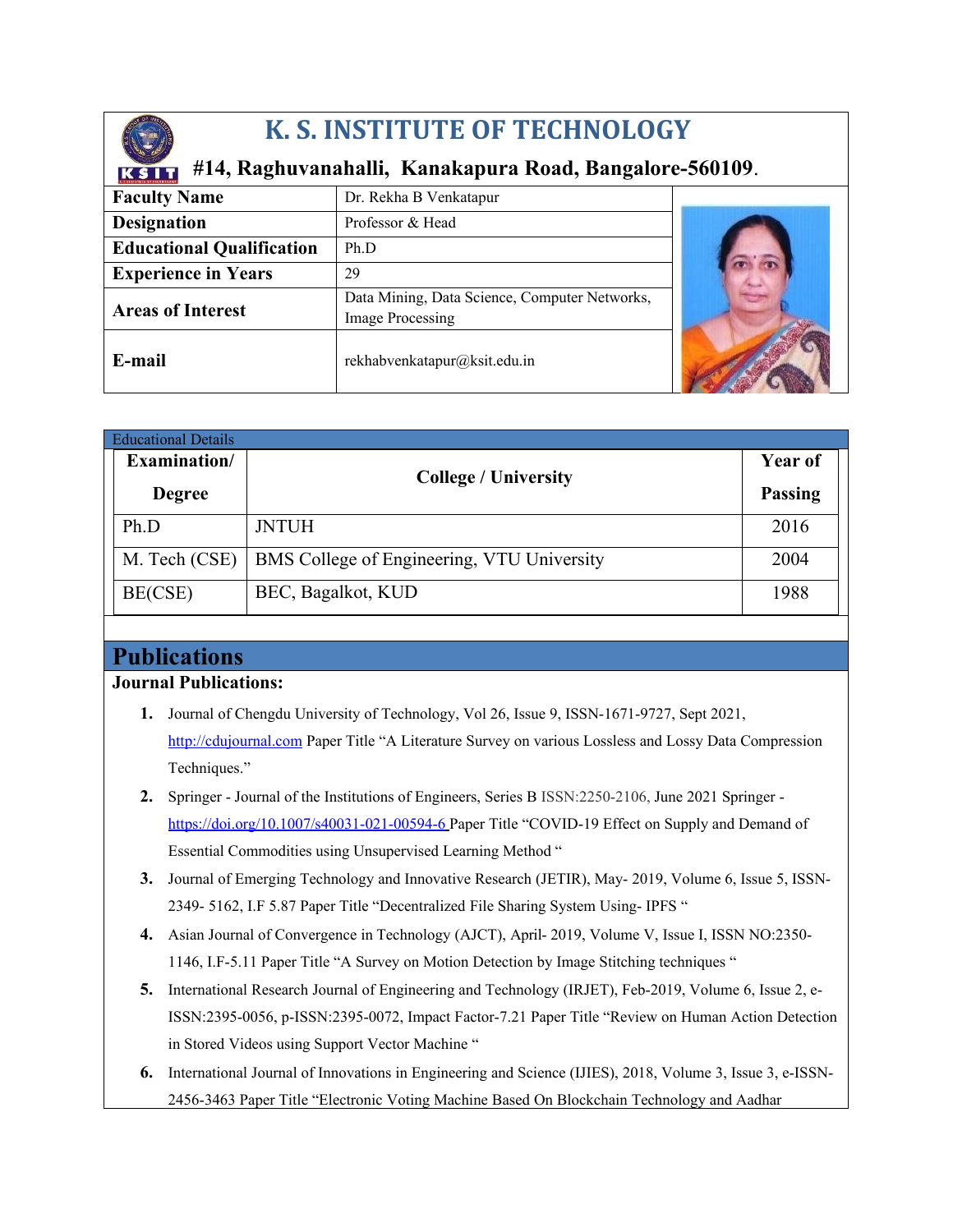Verification "

- **7.** International Journal on Future Revolution in Computer Science & Communication Engineering (IJFRCSCE) ISSN: 2454- 4248, PP52-454 Paper Title "Raithara Bandu – A Digitalized Approach "
- **8.** IOSR Journal of Computer Engineering (IOSR-JCE), May-June 2018, Volume 20,Issue 3, e-ISSN- 2278- 0661, p-ISSN:2278-8727 paper Tittle "THERABOT an Artificial Intelligence Therapist at Your Fingertips .<br>..

#### **Conference Papers** :

- **1.** International Conference on "Global Convergence in Technology, Entrepreneurship, Computing and Value Engineering: Principles and Practices" (IGCP – 2021) organized by Sapthagiri College of Engineering, Held on 16th and 17th of July 2021. Paper Title" A Survey on Application of Deep Learning : Unsupervised Autoencoder "
- **2.** International conference on AAICM -2020 of organized by DSCE on 9th Dec 2020. Paper Title "Multi Scale Recurrent Yolo(MSRYOLO) Object Detection Surveillance System "
- **3.** 4th National Conference on "Emerging Trends in Information Technology NCETIT 2021" Organized by department of Information Science and Engineering, DBIT – Bengaluru held on 19-07-2021 and 20-07-2021 Paper Title "Voice Based E-Prescription"
- **4.** Innovative Research Advances in Engineering Applications and Processes, National Conference Proceedings, ISBN : 978 93 85682 65 0 at Jyothy Institute Of Technology, Bengaluru, August 2020. Paper Title "Human Activity Recognition in Videos Using SVM "
- **5.** International Research Journal of Engineering and Technology (IRJET), Volume 6,Issue 12, ISSN: 2395-0072, PP- 1-3,Dec 2019 Paper Title "Stock Market Prediction Using Financial News Articles "
- **6.** Alochana Chakra Journal, Volume IX, Issue VII, ISSN NO:2231-3990, July 2020. Paper Title "A Survey On Application Of Deep Learning: Unsupervised Auto Encoder"
- **7.** International Conference on Innovative Research in Engineering Management and Sciences, International Journal of Scientific Research in Computer Science, engineering and Information Technology, Volume 4, Issue 9 ISSN:2456-3307, Dec 2019 Paper Title "Enhancement of Signature Schemes for Heightening Security in Block chain"

### **Awards/Recognition**

- **1.** BoS Member CSE/ISE Board, VTU : 2019 2022
- **2.** Session Chair / Reviewer in the "6th National Conference on Advancements In Information Technology"(NCAIT-2020), organized by the Department of Information Science & Engineering, JSSATE, Bengaluru.
- **3.** Conference Paper Reviewer at International Conference on multidisciplinary Technologies and challenges in industry  $-4.0$